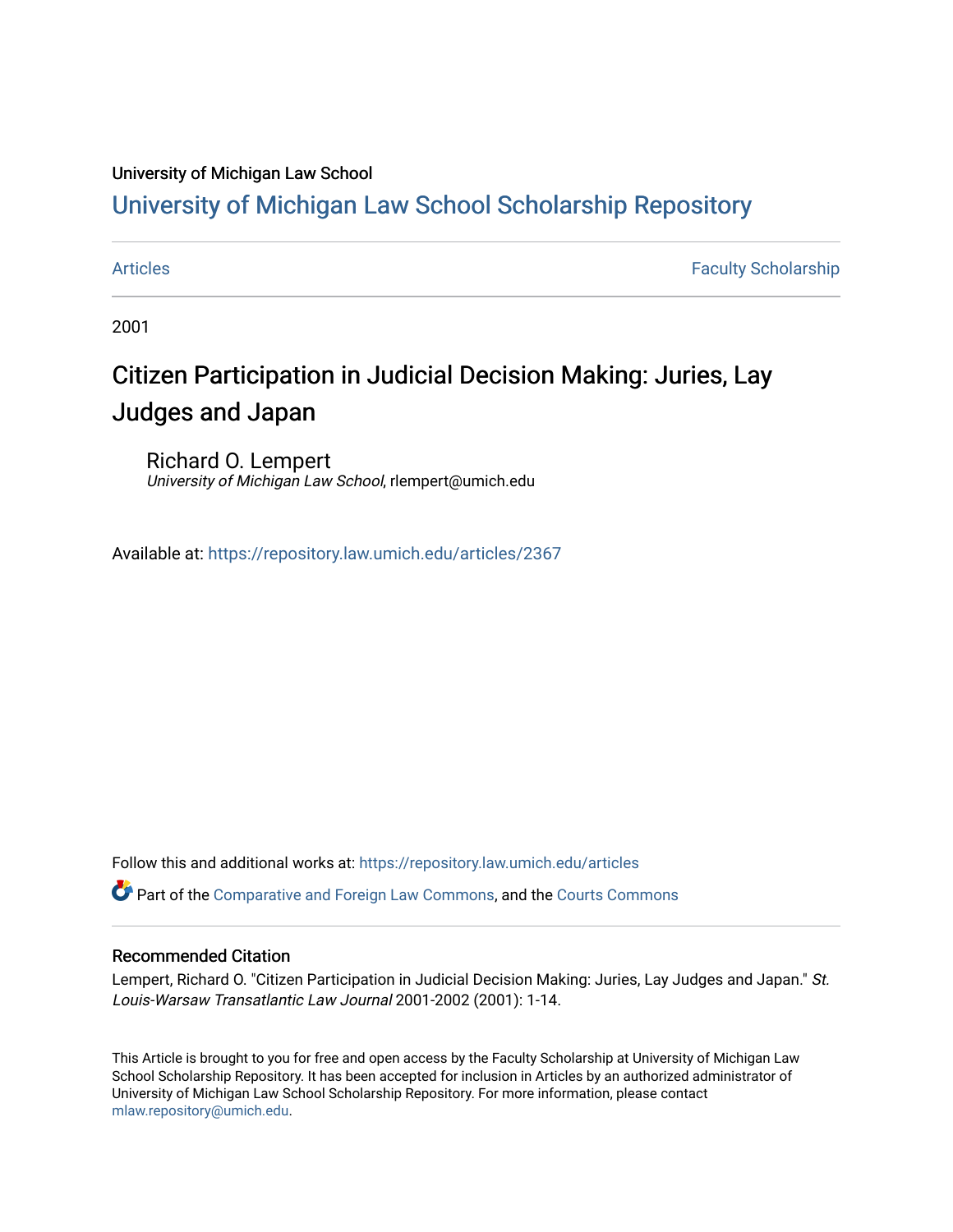## **CITIZEN PARTICIPATION IN JUDICIAL DECISION MAKING: JURIES, LAY JUDGES AND JAPAN**

## Richard **0.** Lempert\*

In the late 1920s and 1930s Japan had a jury system.' It was suspended in 1943 as a wartime measure, but it had fallen into desuetude long before that. Arguably it was like the Spanish jury, which has several times risen during periods of relative political liberalism or populism and been suppressed during periods of militarism and autocracy.<sup>2</sup> That is, it may be more than a coincidence that use of the Japanese jury fell precipitously during the 1930s as militarism took hold of the Japanese nation. Now the reinstatement of the Japanese jury is again being seriously considered. Similarly it may not be coincidental that this reconsideration is occurring at a time when the postwar hegemony of Japan's Liberal Democratic Party is disintegrating or that the most formidable opponent of reintroducing a jury to Japan appears to be the Japanese Supreme Court and other leaders of the Japanese Judicial Establishment, many of whom are a legacy of the L.D.P.'s political domination. $3$ 

As Japan decides whether to reintroduce the jury, the most fundamental question it must answer is, "Why should citizens participate in the administration of justice?" This is the question I address in this article.

**A** first and easy answer is that citizen participation is unavoidable. Citizens today participate in the administration of justice, as plaintiffs and defendants, as witnesses, as police officers who make arrests, as court staff and, of course, as lawyers and judges. Moreover, even when people might avoid participation, they often have a duty to participate. The police officer should not ignore criminal behavior, and the good citizen who witnesses a crime should cooperate with authorities.

This answer, admittedly dodges the issue whether citizens should participate in the administration of justice as jurors or, along with professional judges, as members of mixed tribunals. But to begin by thinking about the many ways that

<sup>\*</sup> Francis A. Allen Collegiate Professor and Professor of Sociology at the University of Michigan School of Law. **I** would like to thank Steve Thaman and Mark West for their comments on an earlier draft of this paper.

<sup>&</sup>lt;sup>1</sup> Mamoru Urabe, A Study on Trial by Jury in Japan, in HIDEO TANAKA, THE JAPANESE LEGAL SYSTEM 483-91 (1976); Richard Lempert, A Jury *for Japan?,* 40 AM. J. COMP. L. 37 (1992).

<sup>&</sup>lt;sup>2</sup> See generally CARMEN GLEADOW, HISTORY OF TRIAL BY JURY IN THE SPANISH LEGAL SYSTEM (2000).

<sup>&</sup>lt;sup>3</sup> The situation has changed since this article was submitted. The Japanese legal establishment has decided it will incorporate lay participation in trials by establishing mixed tribunals rather than by allowing jury trials.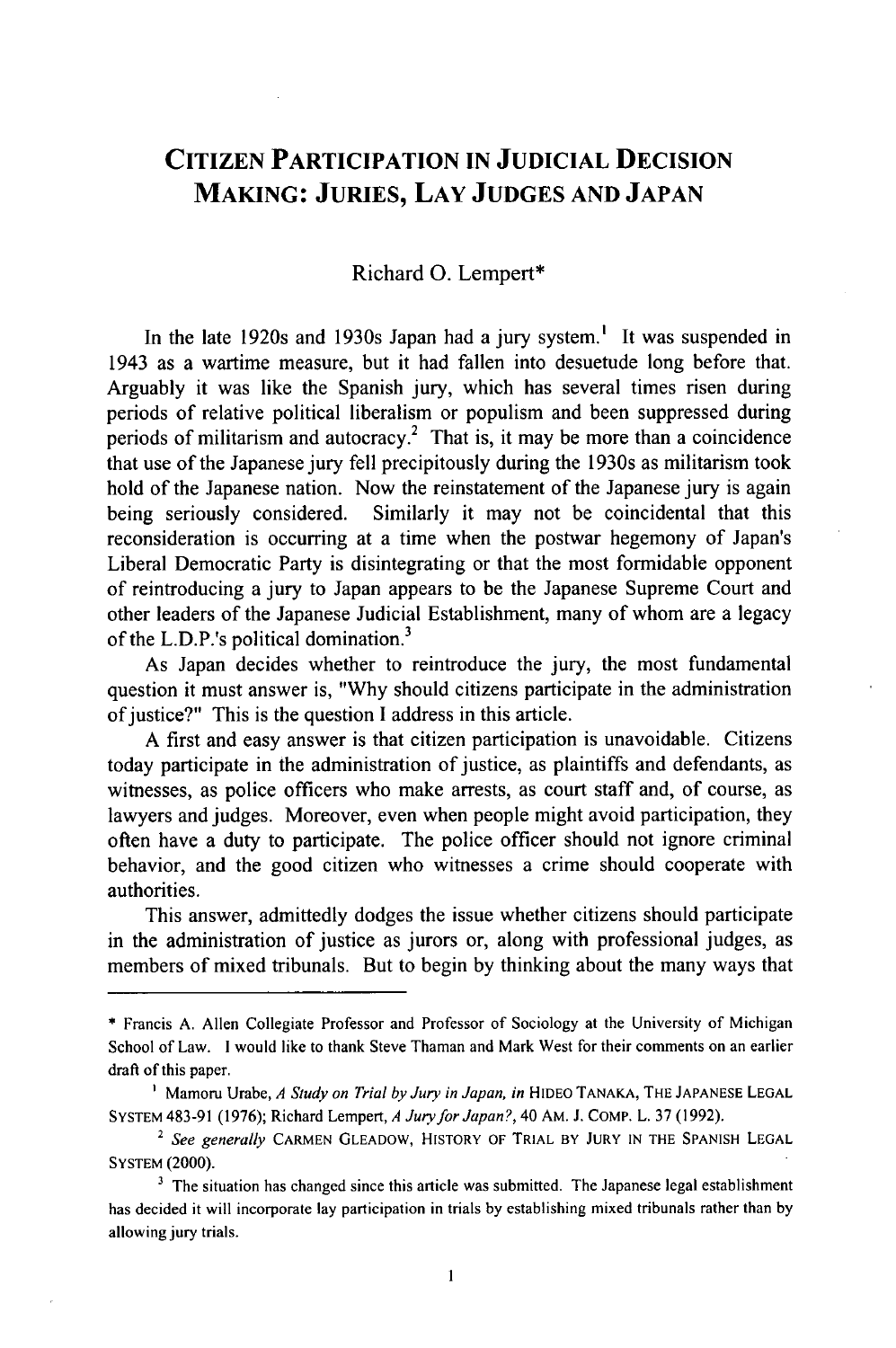citizens do participate in the administration of justice, puts the latter issue in perspective. One might ask, why should citizens participate in the administration of justice in every way except as lay jurors or assessors; that is, except as people sharing responsibility for the ultimate decision? In a democracy, shouldn't the burden of proof be on those who want to exclude citizens from judicial decision making? The question suggests an answer, but the answer does not comport with reality, where the burden is always on those seeking change. Hence there must be other answers to the question, "Why should citizens participate in the administration of justice?" I shall provide some, focusing my response on jurors rather than on lay assessors because the system I know best uses juries. Later, however, I shall say a few words about lay participation as assessors and compare this to participation as jurors.

## ARGUMENTS AGAINST JURY SYSTEMS

Opponents of the jury system make several arguments. One is that ordinary people do not do a good job of judging; that is, deciding legal cases well requires the kind of experts we call judges. The evidence from the United States, beginning with the classic study of the American jury by Harry Kalven and Hans Zeisel,<sup>4</sup> offers only limited support to this argument. Kalven and Zeisel found that in both criminal and civil cases, judges' verdicts agree with juror verdicts about three-quarters of the time,<sup>5</sup> and when they disagree there is little to suggest that the jurors are mistaken or confused. Rather, cases of disagreement tended to be close on the facts to begin with; that is cases in which reasonable people can disagree.<sup>6</sup> Research since Kalven and Zeisel's work, including research that listens in on and evaluates the deliberations of mock jurors, consistently finds that jurors do a relatively good job in evaluating facts.<sup>7</sup> Moreover, when jurors make factual errors, as in some complex cases, there is often little reason to believe a judge would not have been equally confused, and anecdotal evidence, suggests that often juror confusion is due to the failure of the judges or attorneys to do their job well.<sup>8</sup>

Jurors do not, however, do all their tasks equally well. Mock jury studies and interviews with actual jurors after trials indicate that jurors often misunderstand the law that the court has told them to apply. $9$  This does not appear to be because people without legal training cannot grasp the meaning of legal rules. Rather, jurors are often instructed on the law in language so complex that even a law

<sup>&</sup>lt;sup>4</sup> HARRY KALVEN, JR. & HANS ZEISEL, THE AMERICAN JURY (1986).

<sup>&</sup>lt;sup>5</sup> *Id.* at 56.

**<sup>6</sup> Id.** at 112.

**<sup>7</sup>***See, e.g.,* REID HASTIE, ET. AL., INSIDE THE JURY 230 (1983).

**<sup>8</sup>** Richard Lempert, *Civil Juries and Complex Cases: Taking Stock after Twelve Years, in* VERDICT: ASSESSING THE CIVIL JURY SYSTEM 181, 201 (Robert E. Litan, ed. 1993).

HASTIE, *supra* note 7, at 231; Robert F. Forston, *Sense and Non-Sense: Jury Trial Communication,* 1975 BYU L. REV. 601, 606 (1975); Marcotte, *The Verdict Is .. ,* A.B.A. J., June 1990, 32.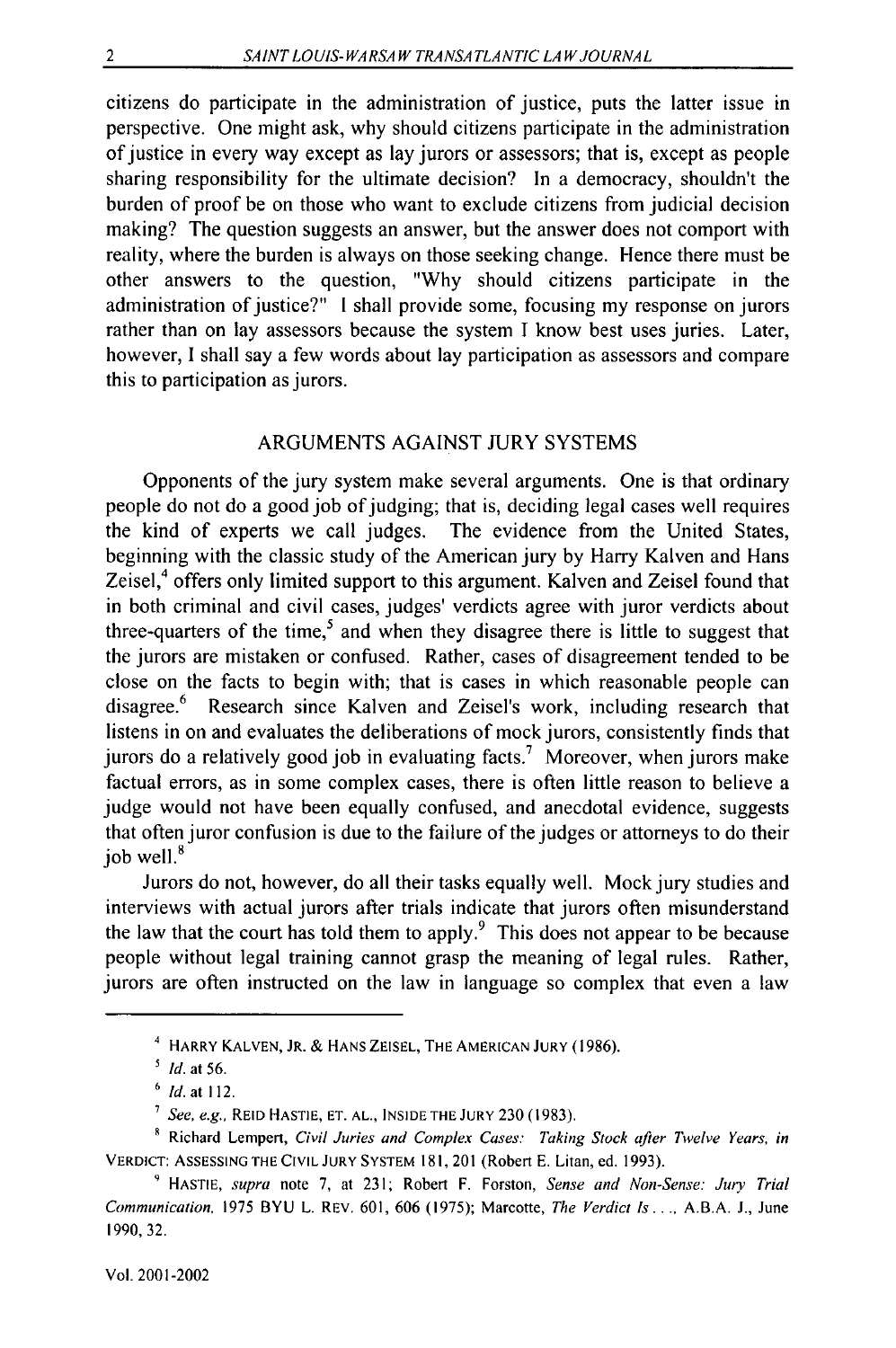student would have difficulty understanding it, $^{10}$  and in many U.S. courts, jurors are further handicapped because they only hear the instructions on the law and do not receive written copies of them.<sup>11</sup> Hardest to believe is that when jurors know they are confused about the law and ask for clarification, rather than attempt to clear up the jury's confusion, trial judges often just read the confusing instruction again. Indeed, some state supreme courts have said that this is what trial judges must do. $^{12}$ 

Yet research indicates that if instructions are rewritten with the goal of clarity, juror understanding greatly increases.<sup>13</sup> One of the great puzzles of jury reform in America is why, with the various, sometimes questionable, innovations made in the name of jury reform, few jurisdictions have invested substantially in clarifying their jury instructions, which is the reform most likely to improve the system. In sum, the American experience with jury confusion about the law should not dissuade Japan from adopting a jury system. Rather, if Japan institutes a jury system, it should do it in the right way, which means writing instructions on the law in ordinary language that is clear enough that most jurors will understand them, and being sure that this goal is met by testing instructions for clarity before they are employed.

A second argument against citizen participation in trial decision-making is that ordinary people are biased. It is true that people have biases, but judges are people, too, and it is a mistake to think that judicial training necessarily tames their biases. In fact, there is good reason to believe that the biases of jurors pose less of a danger to justice than the biases of judges. This is because jurors decide cases in groups of from six to twelve people.<sup>14</sup> Usually these groups include people with differing biases, meaning that in the group deliberation process, biases can cancel out.<sup>15</sup> Judges, if they decide as individuals, may be influenced by their biases without realizing it, and even when judges deliberate in groups of three, as they sometimes do in important cases in Japan, their similar training and social status means that they are more likely to share biases than randomly chosen lay people deciding in larger groups. Moreover, judges may be accountable for their decisions in ways jurors are not. In the United States, there is at least anecdotal evidence that concerns about reelection have affected judges' decisions in particular cases, including the decision to sentence to death. In Japan, research

**<sup>&#</sup>x27;o** Robert P. Charrow and Veda R. Charrow, *Making Legal Language Understandable: A Psycholinguistic Study of Jury Instructions,* 79 COLUM L. REV. 1306 (1979).

<sup>&</sup>lt;sup>11</sup> Anne Bowen Poulin, *The Jury: The Criminal Justice System's Different Voice*, 62 U. CIN. L. REV. 1377, 1411-19 (1994) (noting that the most prevalent practice is not to provide written instructions and describing arguments for and against the provision of written instructions).

<sup>12</sup> Houston v. Northup, 460 S.W.2d 572, 575 (Mo. 1970).

**<sup>13</sup>**Charrow & Charrow, *supra* note 11; AMIRAM ELWORK, ET. AL., MAKING JURY INSTRUCTIONS UNDERSTANDABLE 3.1-3.4 (1982).

<sup>&</sup>lt;sup>14</sup> This is the range of jury sizes found in the United States and most jury-using countries, but there are countries like Scotland in which larger juries are used.

<sup>&</sup>lt;sup>15</sup> Dean C. Barland, *A Comparitive Study of Individual, Majority, and Group Judgment, 58 J.* ABNORMAL & SOC. PSYCHOL. 55, 59 (1959).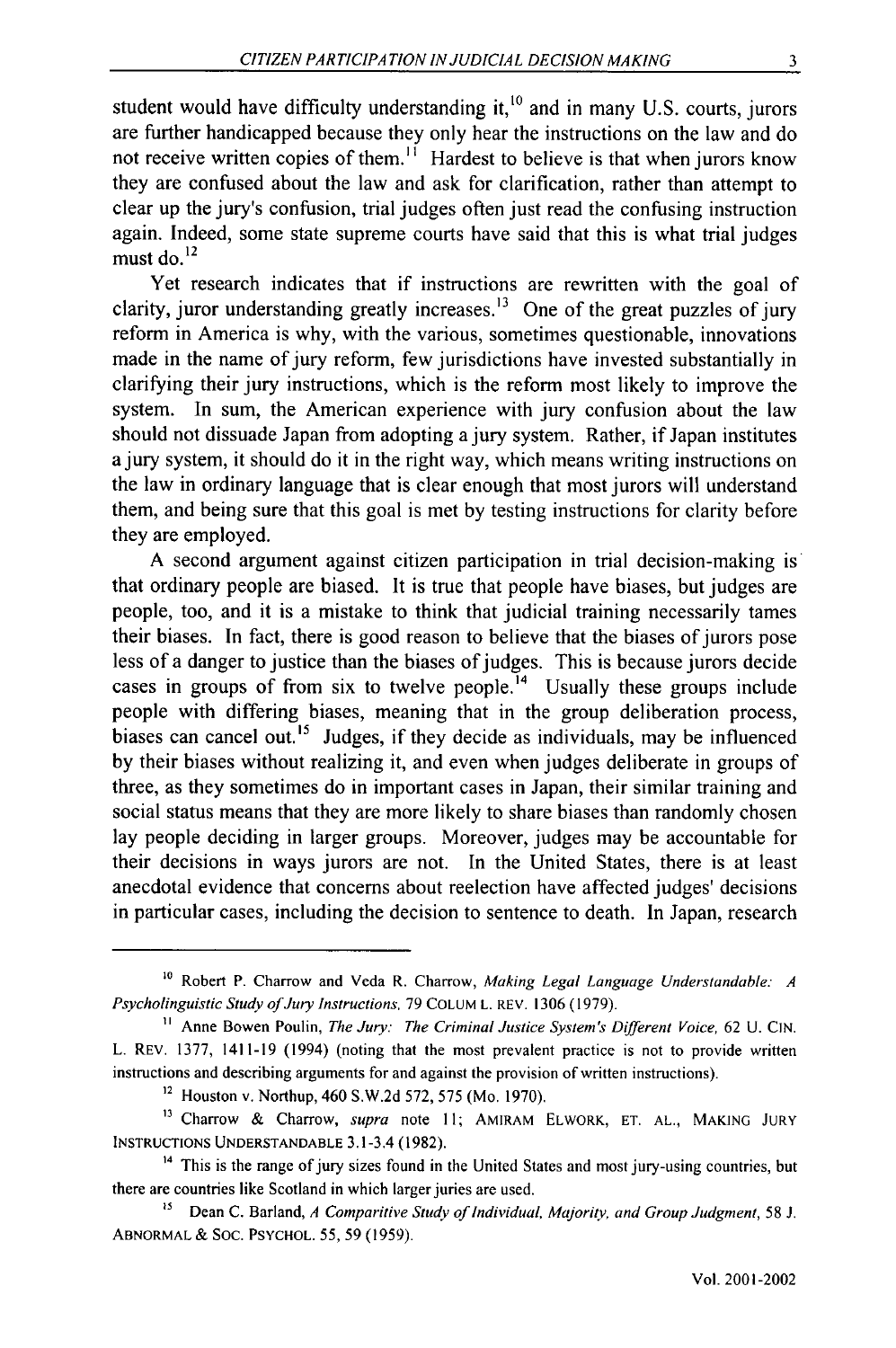by Professor Mark Ramsayer indicates that judges whose decisions do not please the government are more likely than others to receive undesirable judicial assignments. **<sup>16</sup>**

Moreover, juror biases are not necessarily bad, and they are often not what jury critics expect. Kalven and Zeisel, for example, found that in about 80 percent of the criminal cases in which juries and judges disagreed about verdicts, the jury acquitted a defendant when the judge would have convicted.<sup>17</sup> The jurors, according to Kalven and Zeisel, seemed to be applying a more stringent test of what it means to prove someone guilty beyond a reasonable doubt. Such a leniency bias may be truer to the law's standards than the standards of judges who are so used to seeing mainly guilty defendants that they start with a presumption of guilt other than a presumption of innocence. Perhaps for this reason a recent survey of U.S. judges found that 80% of them said if they were accused of a crime, they would want a jury trial and not a judge trial. $^{18}$ 

One can, of course, imagine juror biases that are more clearly undesirable in the sense that, unlike the leniency bias, they run counter to the norms of the law. Where people have been injured, for example, jurors are often accused of harboring a general pro-plaintiff bias and, more specifically, biases that favor poorer over wealthier parties in personal injury cases, individuals over corporation in products liability suits, and patients over doctors and hospitals in malpractice actions. But research lends little support to these stereotypes.<sup>19</sup> Taking all civil litigation together, defendants win lawsuits about as often as plaintiffs do.<sup>20</sup> Moreover, Kalven and Zeisel found that when judges and jurors disagreed in personal injury cases, there was no directionality to their disagreement.<sup>21</sup> Judges found for plaintiffs when jurors found for defendants almost as often as jurors found for plaintiffs when judges found for defendants. Medical malpractice and products liability trials, in which pro-plaintiff biases might be thought to be especially likely, show greater *defendant* success rates than most other types of civil litigation. Indeed, the plaintiff win rate in medical malpractice cases brought against doctors is only about 20 percent, lower than plaintiff success rates in all other civil litigation categories with enough cases for separate evaluation. $^{22}$ 

<sup>16</sup>**J.** Mark Ramseyer, The Puzzling (In) Dependence of Courts: A Comparative Approach, 23 **J.** LEGIS. STUDIES 721, 724-25 (1994).

**<sup>17</sup> KALVEN** & ZEISEL, supra note 5, at 58-59.

<sup>8</sup> Allen Pusey, Judges Rule *in* Favor of Juries, **DALLAS MORNING NEWS,** May 7, 2000, at **IJ.**

 $^{19}$  See generally VALERIE P. HANS, BUSINESS ON TRIAL: THE CIVIL JURY AND CORPORATE RESPONSIBILITY (2000).

 $20$  See EXAMINING THE WORK OF STATE COURTS, 1998 8 (Brian J. Ostron & Neal B. Kauder eds., 1999) (noting that, "[o]n average, plaintiffs won nearly half of all general civil trials in the 75 largest counties in 1996").

 $21$  Harry Kalven, Jr., The Jury, the Law, and the Personal Injury Damage Award, 19 OHIO ST. L.J. 158, 178 (1958).

 $22$  See Kevin M. Clermont & Theodore Eisenberg, Do Case Outcomes Really Reveal Anything about the Legal System? Win Rates and Removal Jurisdiction, 83 CORNELL L. REV. 581, 596 & Table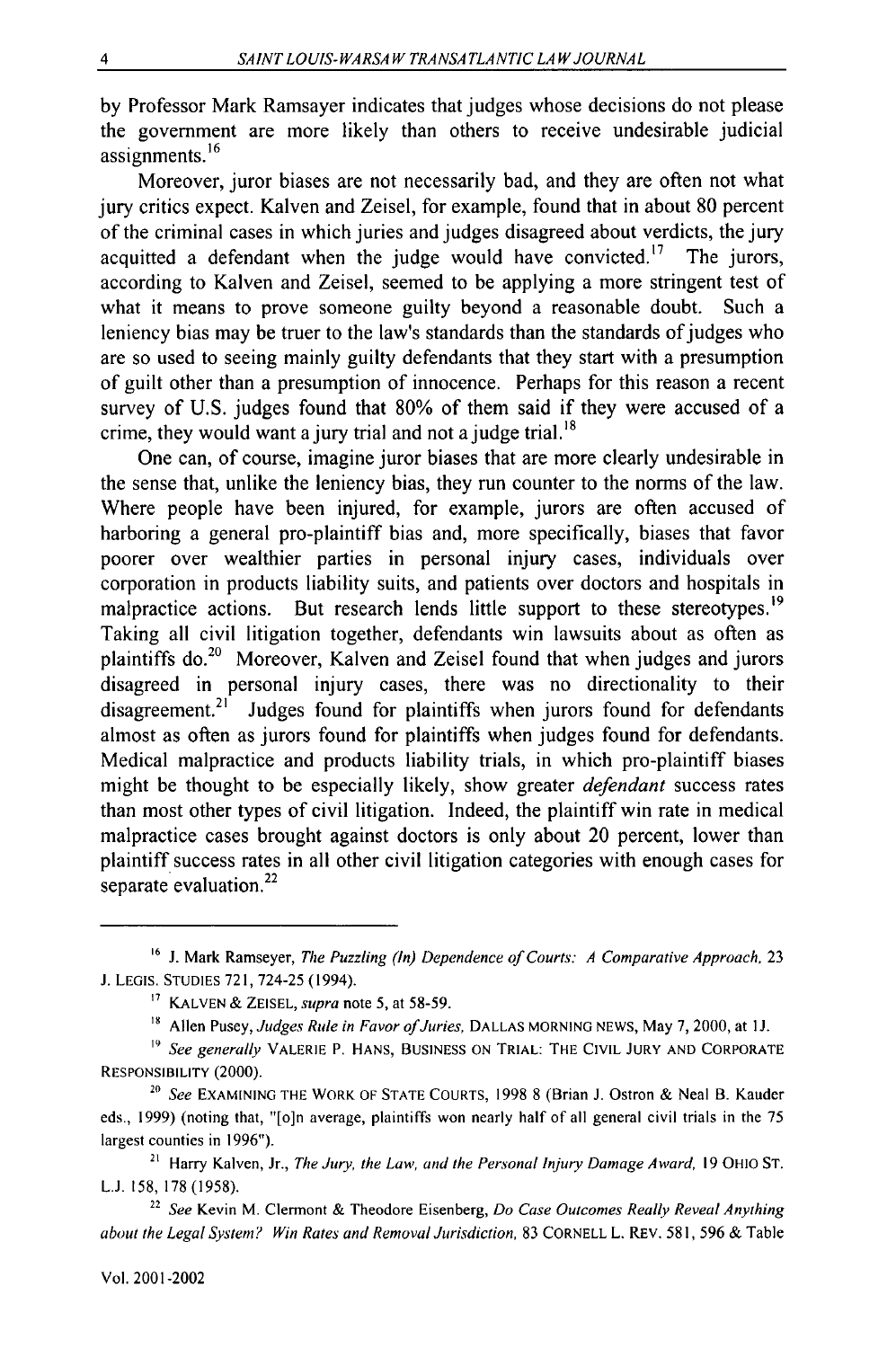Jury experiments by Valerie Hans and others are consistent with these results. Professor Hans finds that although there is some tendency in negligence cases for mock jurors to find against large corporations when on the same facts they would find for individual defendants, this does not result from prejudices favoring poorer litigants over wealthier ones or individuals over corporations. Rather, it is because jurors hold large corporations to higher standards of responsibility than they hold ordinary people.<sup>23</sup> This is not unreasonable. A large corporation, which can collect accident data or do safety research, is better able to foresee possibilities of danger than individuals engaging in the same kinds of activities. Greater foreseeability should be associated with findings of negligence and awards of punitive damages, since tort law often makes these awards turn on foreseeability.

Closely related to the bias argument is the argument that juries are irrational in other ways. No one who has argued that juries are irrational has ever supported the argument with systematic evidence. Rather, support is sought in "crazy jury" stories, or anecdotal evidence of jury verdicts that seem so absurd as to condemn the jury system. Some of these juror "horror stories" have even reached Japan. But I doubt if the full stories are reported there, for seldom do they make the news, even in the United States. Often, when the full story is known, it turns out that the jury's decision was a rational verdict, given the case it heard.

For example, in Japan as in the United States the McDonald's coffee spill case is offered as an example of not just the flaws but the sometimes ridiculousness of jury justice. $24$  In that case, a Texas jury awarded about \$200,000 in actual damages and \$2.7 million dollars in punitive damages to a 79year-old woman named Stella Liebeck, who burned herself when she spilled a cup of hot coffee that a local McDonald's franchise had sold her. It is easy to understand why the verdict strikes many people as crazy. A company must pay almost \$3 million for the carelessness of an elderly woman who spilled coffee on herself. On these facts, which is all most people know of the McDonald's case, it appears that the jury has either lost its sense or is playing "Robin Hood" with a large corporation's money. In fact several jurors in the McDonald's case sat down to hear Mrs. Liebeck's claim convinced it was baseless. When they heard the case briefly described during the jury selection stage, they thought that her request for damages was outrageous, and several later said they wanted to be on the jury so that they could decide for McDonald's and make a statement condemning greedy, irresponsible plaintiffs. But once these ordinary people were on the jury, they learned facts that most people who know of the verdict do not know. They

<sup>2 (1998) (</sup>citing plaintiff win rates for medical malpractice cases at 23% for federal court cases and 16% for state cases, while those for other types of cases more closely approximate the 50% rate for civil cases in general).

<sup>&</sup>lt;sup>23</sup> Valerie P. Hans, *The Illusions and Realities of Jurors' Treatment of Corporate Defendants,* 48 DEPAUL L. REV. 327, 349 (1998).

<sup>24</sup> The facts below are from Andrea Gerlin, *A Matter of Degree: How Jury Decided that a Coffee Spill is Worth 2.9 Million McDonald's Callousness was Real Issue, Jurors Say, in Case of Burned Woman B How Do You Like It?,* WALL ST. J., Sept. 1, 1994, at A l.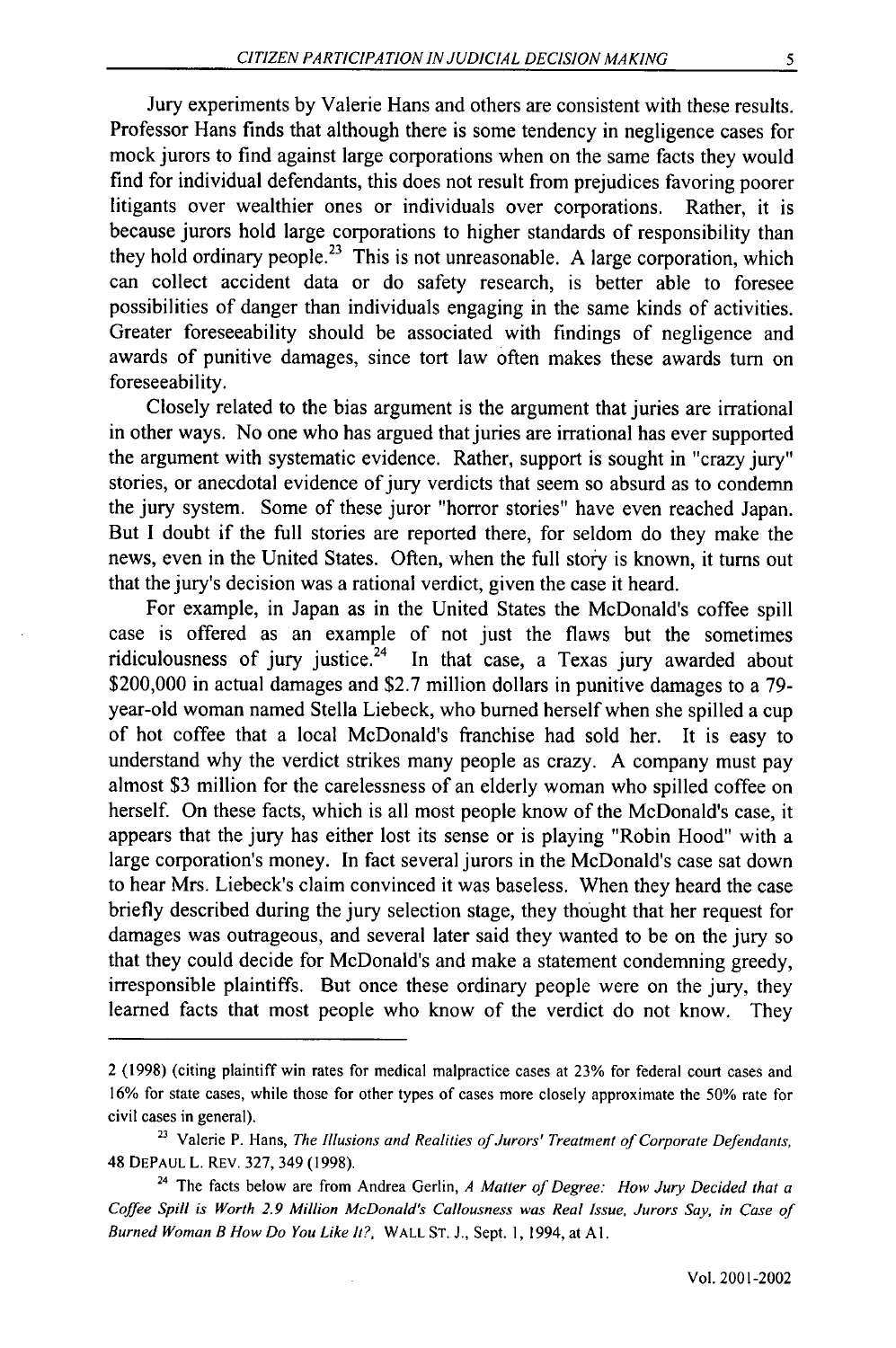learned that McDonald's kept its coffee 20 degrees hotter than other fast food restaurants, at a temperature that could scald people. Not only did McDonald's know that its coffee was dangerously hot, but it had had more than 700 coffee burn complaints in the year before Mrs. Liebeck burned herself. Yet the company still required its franchisees to serve their coffee scalding. Nor was Mrs. Liebeck a greedy plaintiff. Instead, she was a woman who had been burned so severely she had been hospitalized, and her daughter, a nurse, had had to take a week off from work to care for her. Despite her pain and expenses, Mrs. Liebeck originally asked McDonald's for just \$8,000 to cover her hospital and medical expenses. McDonald's, however, only offered her \$800. Later, McDonald's turned down other offers to settle, and the company also rejected a substantial arbitrator's award for Mrs. Liebeck. So, far from being irrational, the *McDonalds* jury's verdict reflects a justified popular reaction to the callousness of a company that had tolerated hundreds of coffee burn victims (settling threatened suits in some cases) and apparently would have been willing to tolerate hundreds more had a jury not sent a message that its indifference to the injuries it caused was outrageous.

A fourth reason to deny ordinary citizens the right to participate as decisionmakers in the justice process is that juries cost money. It is true that citizen participation is likely to be more expensive than a system that relies entirely on judges for legal decisions, particularly if the value of the time jurors spend hearing cases is considered a cost. The question is what to make of this. Although jurors represent an added expense, if the Japanese system is like the American one, the cost of having a jury system is only a small fraction of the costs of administering justice, and will be trivial when compared to sums we are willing to invest for other purposes. $25$ 

More important, however, are less tangible possible costs.<sup>26</sup> If Japan were to adopt a jury system, changes in the way trials and appeals are handled and, indeed, the way lawyers are trained, would probably have to follow. Trials to juries would, no doubt, be concentrated proceedings rather than proceedings that might extend over several years. Pretrial proceedings would become more important than they are today, and a need for extensive discovery might arise. Young lawyers would have to be trained not only in the art of creating a dossier to please a judge, but also in how to argue orally to convince ordinary people. The

<sup>&</sup>lt;sup>25</sup> Armster v. United States District Court for the Central District of California, 792 F.2d 1423, 1429 (9th Cir. 1986) ("We have previously noted that the cost of the civil jury system nationwide is 'minimal at best,' that in 1979 the cost was about equal to that of 'two jet fighters,' and that the cost factor is not a justification for restricting the use of civil juries. We would only add that in 1986 the total cost of providing both the civil and criminal jury system nationwide, is but one-sixtieth the cost of building one new space shuttle.") (citations omitted).

<sup>&</sup>lt;sup>26</sup> While jury fees per person are not high, in the aggregate add up unless you can fill in the blank. An additional cost is imposed by the relatively longer time that jury trials take.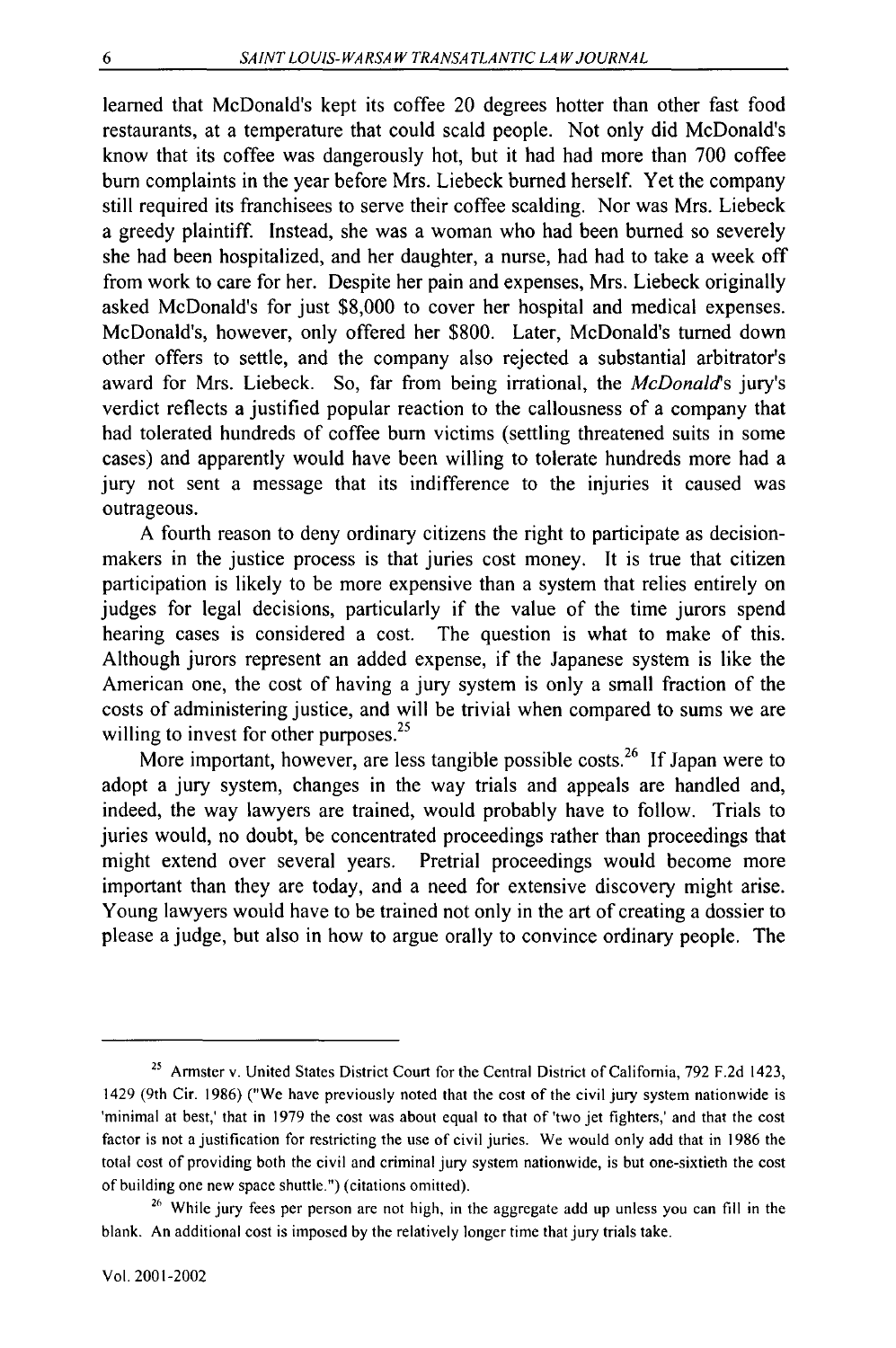*Koso* appeal,<sup>27</sup> in which facts and law are both reviewed, would probably be replaced in jury cases by appeals where only questions of law were heard, as was the case when Japan last had a jury system.

But although these changes are possible costs, they may also bring with them benefits. Pretrial discovery procedures might, for example, foster settlements, leading to the quicker resolution of many cases and lower costs. Concentrated trials, if they promoted speedier case resolution, might lower financial costs and would surely lower the psychological costs that people pay when they must wait years for verdicts. No outsider can tell the Japanese people how to balance these costs and benefits, but they are surely factors Japanese policy makers will want to consider in deciding whether to adopt a jury system.

My discussion of the issue of citizen participation in the administration of justice has to this point proceeded in a somewhat backwards fashion. I first pointed out that citizens in fact participate in the administration of justice in many different ways. I then asked why, with all this citizen participation in the justice drama, should ordinary citizens be excluded from the final act, the point at which litigation culminates in judgment. This question led me to present some of the arguments commonly given against citizen participation as jurors, and to share with you my belief that what some people see as telling arguments do not hold up well when confronted with empirical evidence.

In short, I have examined arguments against lay participation in the administration of justice but have not attempted to make the positive case. Just because the jury system does not have the kinds or degrees of flaws some attribute to it, does not mean that it would be wise for a country like Japan to adopt a jury system. There must be positive virtues to lay participation to justify a jury or mixed court system. In the next section, I shall look at the virtues of lay participation.

## VIRTUES OF CITIZEN PARTICIPATION

Perhaps the strongest argument in favor of juries is that, at least when they are asked to find facts, citizens serving as jurors usually do a good job. Not only are they most often similar to professional judges in their decisions, but in some instances when jury verdicts disagree with judge verdicts, jury verdicts are superior. They may, for example, have a higher threshold for proving guilt than judges, $28$  and their threshold may be more consistent with the law's requirement that guilt be proved beyond a reasonable doubt.<sup>29</sup> Moreover, when jurors do not conform strictly to the law, it may, from a social policy or moral standpoint, be a good thing to allow the law to be slightly leavened with popular values.

*<sup>27</sup> Kosso* appeals are *de novo* and on the written record of the case. K. Takayanagi, *A Century of Innovation: The Development of Japanese Law 1868 - 1961, in* ARTHUR T. VON MEHRAN, LAW IN JAPAN, 5-40 (1963).

<sup>28</sup> KALVEN & ZEISEL, *supra* note 5, at 182-90.

<sup>&</sup>lt;sup>29</sup> Rita James Simon & Linda Mahan, *Quantifying Burdens of Proof: A View from the Bench*, *the Jury and the Classroom, 5* LAW & Soc'Y REV. 319, 325-29 (1971).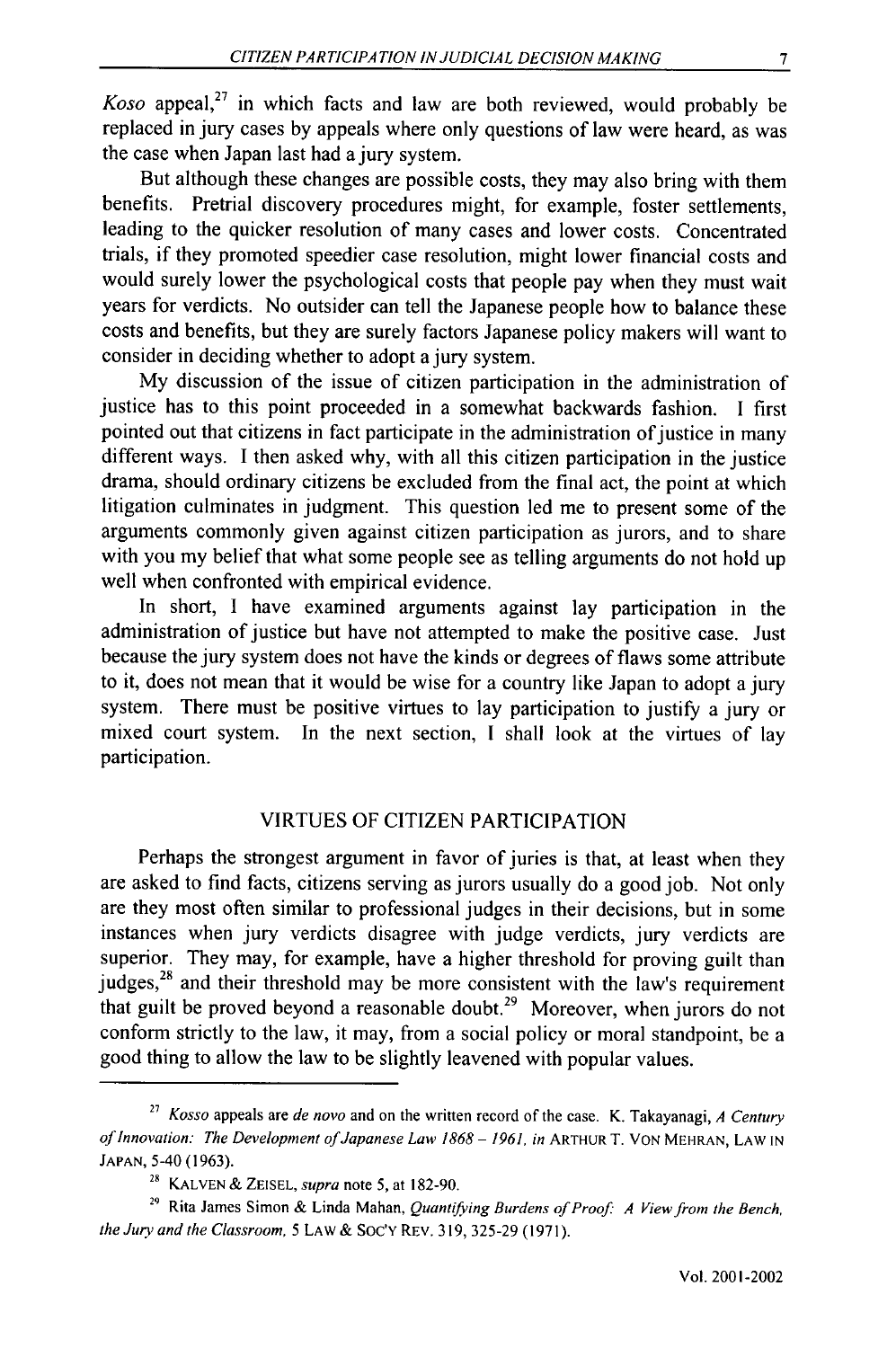Perhaps the most important attribute that juries have is that where they exist they are the one non-bureaucratic element in the system of administering justice. The presence of decision-makers for whom cases are not routine means that each case is addressed individually with fresh eyes and is not decided on the basis of superficial resemblances to prior decided cases. Moreover, as an outsider the jury does not have ongoing experiences or relationships with other justice system "regulars," like the police or prosecutors. Jurors' decisions are not likely to reflect either blind faith in the ability of these other justice system actors or a need to get along with them.

It is important that people do not make a career of jury duty. This allows jurors to return unpopular verdicts without fear of government retribution, such as an assignment to an unimportant court in an obscure and cold community in Northern Japan. Jurors also do not face personal consequences if their verdicts are misinterpreted. But judges might reasonably fear that distorted media portrayals of their verdicts, like the verdict against McDonald's, could affect their esteem in the community or chances of reelection or promotion. Thus they might be reluctant to reach correct but hard to explain verdicts. Also, in some states in the United States, a judge's decisions might lead wealthy individuals, corporations, or unions to spend large sums of money to defeat the judge when he ran for reelection.<sup>30</sup> It is hard for a person to ignore threats like these. But a jury does not have to fear unwelcome consequences if it offends powerful parties.

More controversially, juries can nullify the law. Nullification is controversial not only because it appears to offend the rule of law and to interfere with the law's predictability, but also because nullification does not always serve good causes. During the civil rights era, for example, a jury in Mississippi nullified the law by acquitting two white men who had killed a black youth named Emmett Till, allegedly because Till had whistled at a white woman.<sup>31</sup> (But the white trial judge who presided over the trial would most likely have done the same thing.) Juries have also nullified more common but unpopular crimes, like hunting out of season and, at one time, drunk driving. $32$ 

There are, however, celebrated as well as less publicized cases in which jury nullification protected people from oppressive legislation, or stood between them and the state in situations where ordinary laws were violated but charges were brought not to vindicate these laws but to punish people for asserting freedom and

**<sup>31</sup>** *See, e.g.,* Nancy Perry Graham, *The Best Judges Money Can Buy,* **GEORGE** Dec. I, 2000, at 76, 92) (describing the three million dollars spent by big business to defeat a judge in Ohio described as "anti-business," and noting record spending in judicial races in general, such as the nearly nine million dollars spent in Ohio for two Ohio Supreme Court races, and the nearly ten million spent in Michigan for three contested Supreme Court positions); see also Warren Richey, *Justice for Sale? Cash Pours* into Campaigns. **CHRISTIAN SCIENCE** MONITOR, Oct. 25, 2000 at 2 (describing increased spending on judicial campaigns); Emily Heller & Mark Ballard, Big Business Blows Big Bucks in Judicial Races, THE RECORDER, October 31, 2000 at 6 (same).

**<sup>31</sup>**See **RANDALL KENNEDY,** RACE, CRIME **AND** THE LAW 60-63 (1997) (describing the murder of Emmett Till and the acquittal of the two men who killed him).

**<sup>32</sup> KALVEN** & ZEISEL, supra note 5, at 288, 293-94.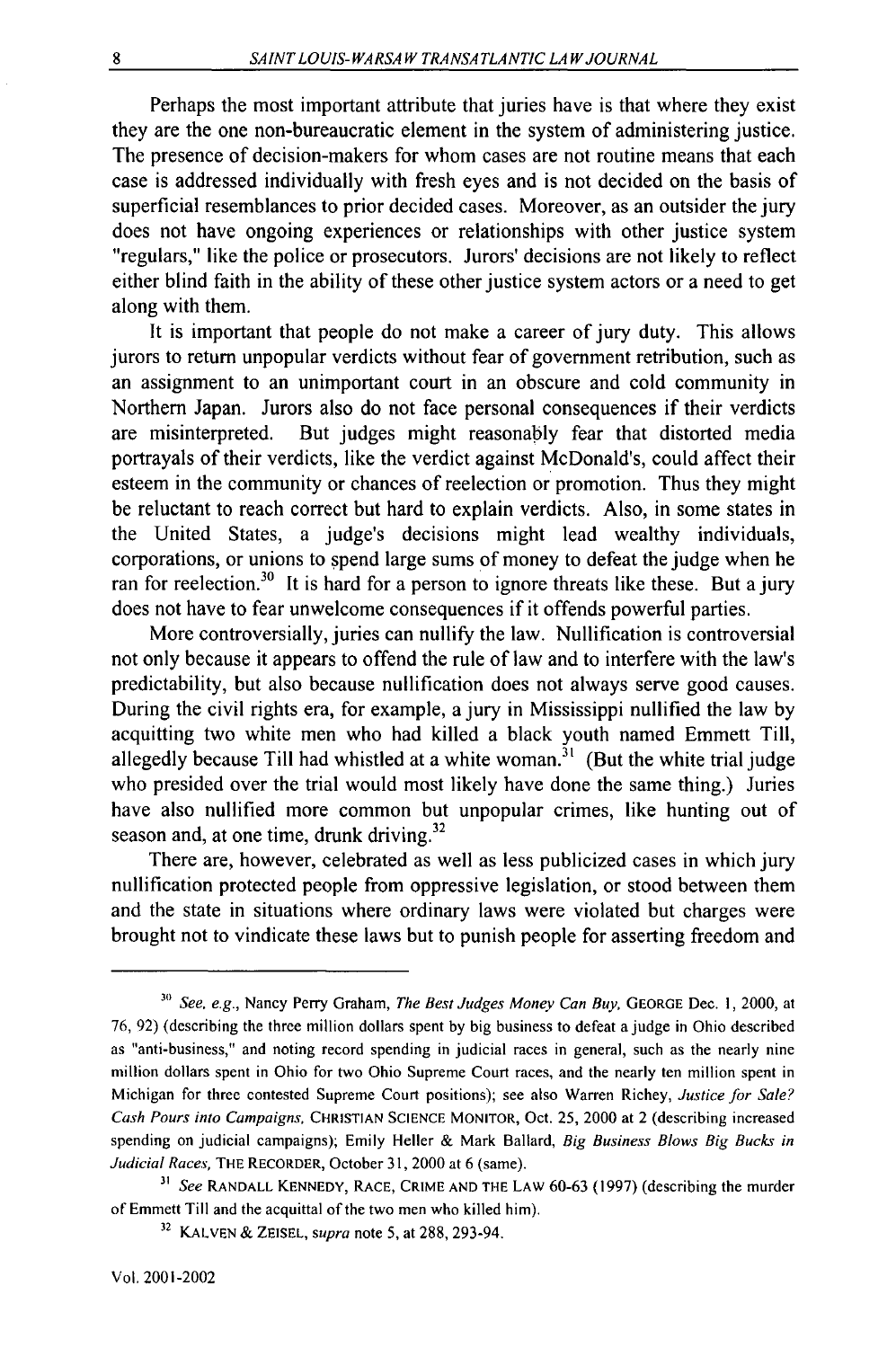challenging authority.<sup>33</sup> Jury nullification in these circumstances not only thwarts oppressive legal actions, but it also sends a powerful message to authorities about official overreaching and uses of state power that the people will not tolerate. More commonly and less symbolically, nullification writ small can soften the harshness of the formal law in particular circumstances. Thus, from medieval times juries have returned verdicts that freed people who had killed in self defense but could not meet the law's formal requisites for acquittal, $34$  and today mercy killers are seldom convicted of 1st degree murder, although their crime fits the letter of the law.<sup>35</sup> Jurors also acquit people who are probably innocent in cases that are so politically charged that a judge might not be able to resist the pressure to convict. $36$ 

I do not mean by this discussion of nullification and the jury's ability to resist political pressure to claim that a jury system is required for a free society. If I were so foolish, examples like those of Japan or the Netherlands would immediately contradict me. But I do suggest that when citizens participate in the administration of justice in the powerful role of jurors, it is difficult for an oppressive government to maintain itself. Hence, I think it no coincidence that

34 Thomas A. Green, *Societal Concepts of Criminal Liability for Homicide in Mediaeval* England, 47 SPECULUM 669, 682-83 (1972).

**<sup>33</sup>** The most historically celebrated cases are probably the trial in Britain of William Penn and William Mead and the trial in the United States of John Peter Zenger. *See* WILLIAM PENN, THE PEOPLE'S ANCIENT AND JUST LIBERTIES ASSERTED IN THE TRIAL OF WILLIAM PENN *&* WILLIAM MEAD (1670) (describing the trial and acquittal of Penn and Mead for unlawful assembly and disturbance of the peace for preaching the Quaker faith. At trial, Penn and Mead refused to challenge the evidence brought against them and instead challenged the validity of the law. The judge therefore instructed the jurors to find Penn and Mead guilty. When they refused to do so, fines were levied against the jurors. Four of the jurors, including the foreman, Bushell, refused to pay the fine and were jailed as a result. The jurors were later released in a historic decision recognizing the ability of jurors to choose their verdict for any reason.); JAMES ALEXANDER, A BRIEF NARRATIVE OF THE CASE AND TRIAL OF JOHN PETER ZENGER (1963) (describing the 1735 trial and acquittal of John Peter Zenger for seditious libel for the printing of the New York Weekly Journal which often contained satirical portrayals and political attacks on Governor Cosby).

<sup>&</sup>lt;sup>35</sup> See, e.g., Valerie Basheda, "Nightmare" Ends for Dad Acquitted in Death. Jury Decides Removal of Life Support Wasn't Manslaughter, DETROIT NEWS, Feb. 3, 1995 at **AI** (describing acquittal of Dr. Messenger on manslaughter charges that had been brought for his actions in unplugging his prematurely born son from a respirator, allowing his son to die); Farmer Cleared of Mercy Killing, N.Y. TIMES, Apr. 6, 1991 at Section 1, page 25 (describing acquittal of man who had been charged with second-degree murder for allegedly killing his sickly brother); Ann Alpers, Criminal Act or Palliative Care? Prosecutions Involving the Care of the Dying, 26 J. LAW, MED. & ETHICS 308 (1998) (detailing the prosecutions of doctors for their alleged involvement in the death of their dying patients).

**<sup>36</sup>** See MARY TIMOTHY, JURY WOMAN (1974) (describing the trial and acquittal of Angela Y. Davis for the kidnapping and murder of Judge Harold J. Haley and for conspiracy to release the "Soledad Brothers" from San Quentin prison). The text's point must not, however, be overemphasized. Jurors are part of their society and themselves may be caught up in the political currents that surround celebrated cases.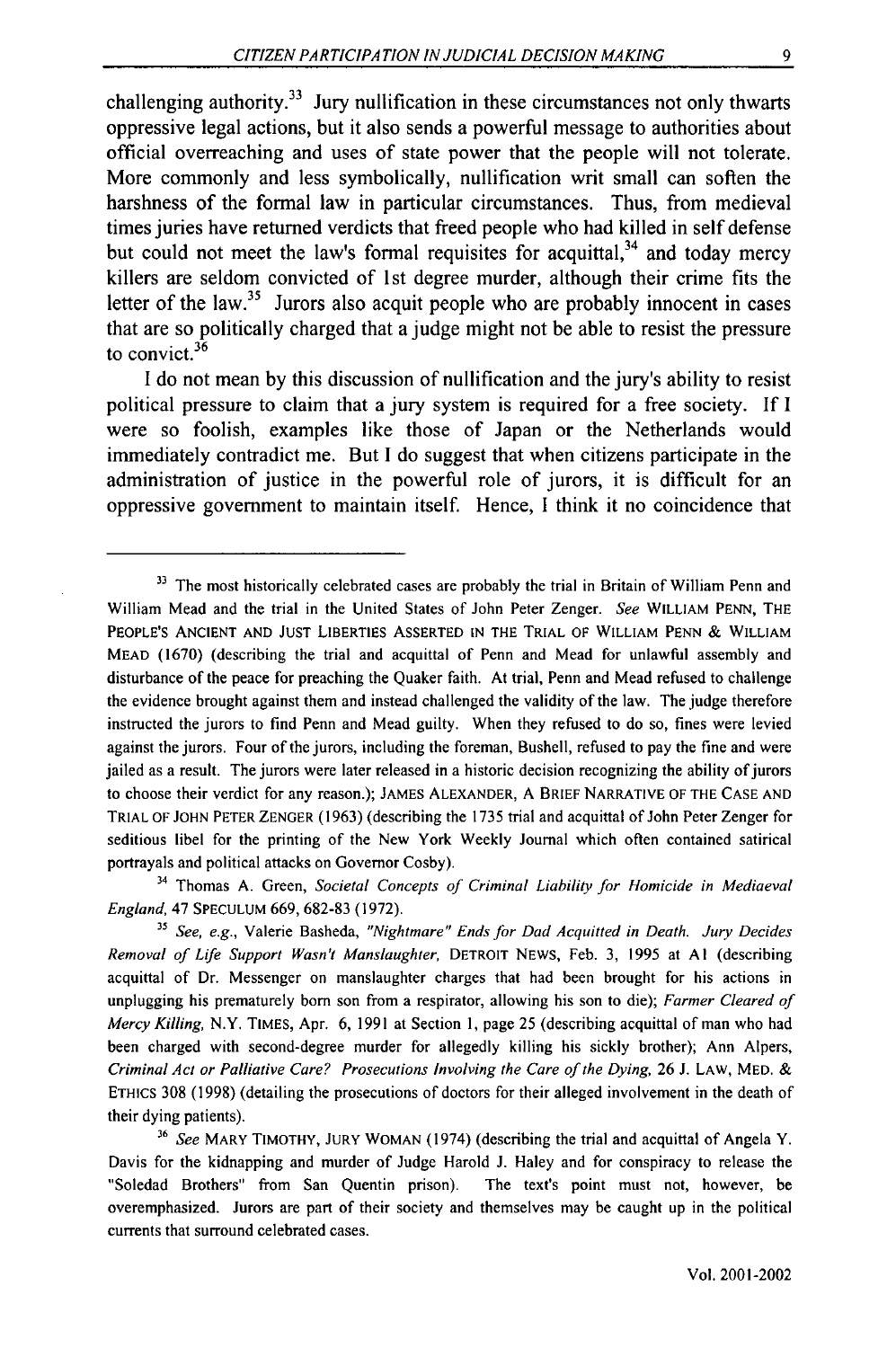jury systems, which spread throughout continental Europe after the French revolution, disappeared in countries like Spain, Germany, and Russia when these countries came under authoritarian control.<sup>37</sup> I have already pointed out that Japan itself may be an example. Its jury law was enacted in 1923 and was most extensively used in the late 1920s, a pre-war period when democratic freedom seemed to be increasing in Japan. As more militaristic elements came to dominate the Japanese government, the use of juries in Japan diminished substantially, so that by the time they were suspended, in the midst of the Second World War, they were hardly being used at all. $38$ 

Thus, **I** suggest that to invest in a jury system is to invest in democracy, for juries are incompatible with unpopular, authoritarian rule. As long as jury service is open to most adults, the jury is a fundamentally democratic institution. Juries are people governing themselves. Indeed, citizens serving on juries take responsibility for government action in a more involving, immediate, and consequential way than they do as voters in free elections, that other quintessentially democratic institution. A commitment to democratic selfgovernment is another reason to involve ordinary citizens in the administration of justice.

A final reason why citizens should be involved in the administration of justice is that people like jury duty. Not every juror is happy with the experience and some people, primarily for financial reasons or reasons of convenience, try to avoid jury duty, but most jurors when questioned after their service report that it was a largely positive experience, and many say that they came away from their service thinking better of the legal system than they did before they started.<sup>39</sup> Members of juries that have reached unanimous verdicts are particularly likely to be satisfied and to feel that their jury reached the correct decision.<sup>40</sup>

#### JURIES VS. MIXED TRIBUNALS

**I** have to this point equated citizen participation in the administration of justice with juror participation. But as I recognized at the outset of this paper, in many countries citizen participation in the justice system takes a different form; citizens participate alongside professional judges as lay assessors in mixed tribunals. Citizen participation of this sort can have some of the virtues of juror participation and avoid some of the drawbacks. Lay assessors, like jurors, don't have the careerist interest in verdicts that judges sometimes have, and citizen judges in mixed tribunals, like citizens on juries, are actively engaged in their own government. Moreover, lay assessors are unlikely to have the problems

<sup>&</sup>lt;sup>37</sup> For a discussion of Spanish history, which has several times seen the jury emerge under liberal regimes and disappear under authoritarian ones, see GLEADOW, supra note 2.

**<sup>38</sup>** Lempert, supra note 2, at 37, 38.

*<sup>31</sup> See,* e.g., Shari Seidman Diamond, *What Jurors Think: Expectations and Reactions of Citizens Who Serve as Jurors, in* VERDICT: ASSESSING THE CIVIL JURY SYSTEM 282, 285 (Robert E. Litan ed., 1993); JAMES P. LEVIN, JURIES AND POLITICS 16 (1992).

**<sup>40</sup>** JOHN GUINTHER, THE JURY IN AMERICA 83 (1988).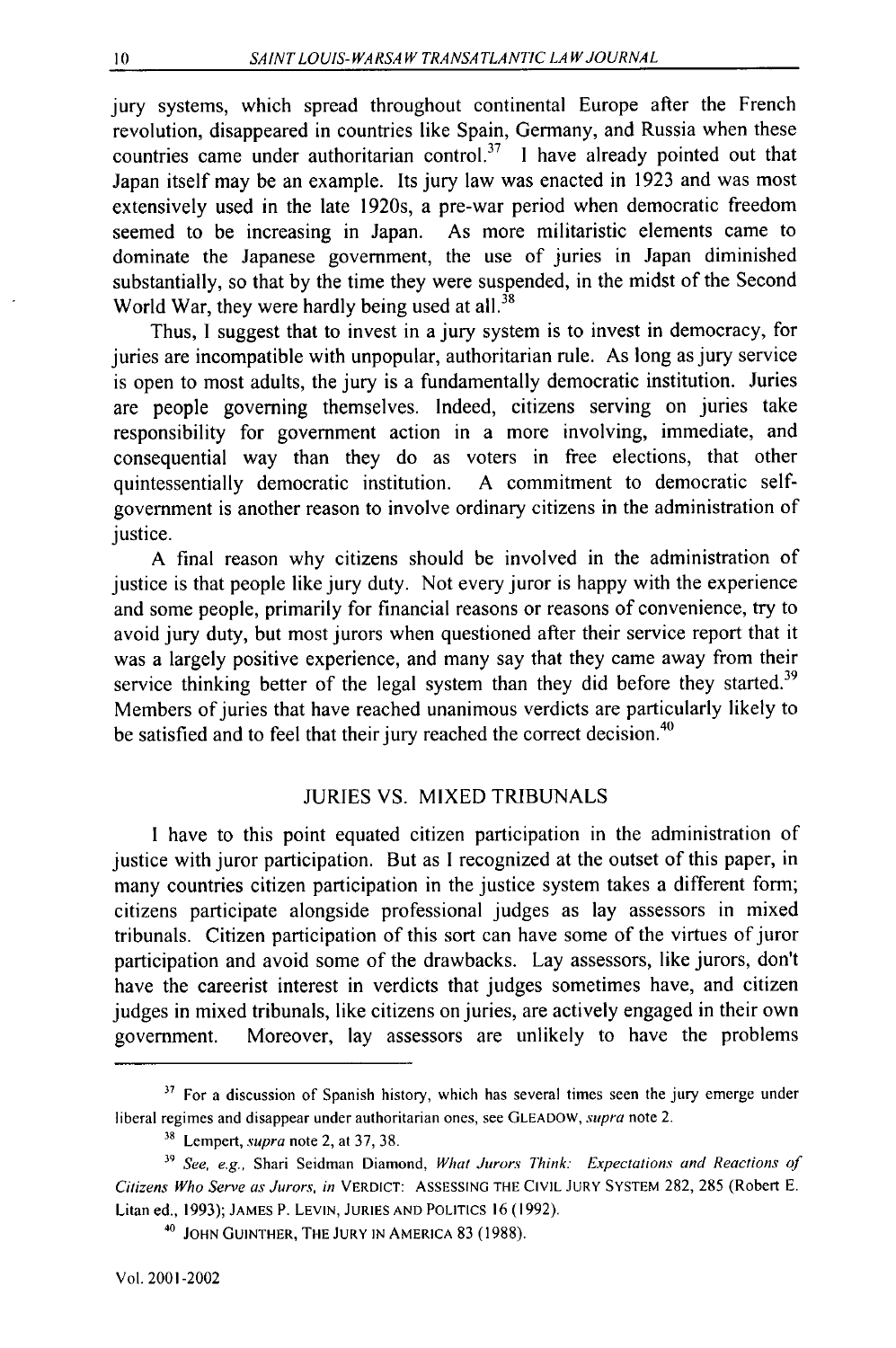$11$ 

understanding the law that jurors have, for they deliberate with judges who can explain what laws mean. Mixed tribunals also allow more flexibility in how cases are presented. Juries seem to demand concentrated trials, but mixed tribunals might be adapted to a trial at intervals system like that in Japan, though the time these trials stretch out would still probably be considerably shorter than it now often is.

Mixed tribunals come in many forms. They differ in the number of judges and in the ratio of lay to professional judges, in how lay judges are chosen, in the length of the terms that lay judges serve, and in the degree of agreement that is needed to return a verdict. Assessments of mixed tribunals and of the value of the citizen input they allow depend on how the tribunals are organized in these and other respects. Nevertheless, from my perspective as a person who has done jury research in the United States, citizen participation in mixed tribunals lacks some of the advantages that come with citizen participation through jury systems. This is because the evidence suggests that mixed tribunals are dominated by their professional judges, even when lay assessors outnumber the professional judges on panels.<sup>41</sup> Judicial dominance is not surprising. Most jurors want guidance from the judge presiding over the case. They complain about too little judicial help, rather than too much. If the trial judge actually deliberated with the jury, it is likely that jurors would feel a strong, if not overwhelming temptation to defer to his knowledge and experience. But in jury deliberations the judge is not present to defer to. Since judges are necessarily present in mixed tribunals, deference by the lay assessors is natural and seems regularly to occur. In Japan, where deference to age and status is built into the culture more than in most Western societies, lay assessors would be likely to be even more influenced by professional judges' opinions than the lay participants in European mixed tribunals. Also, although lay assessors could, in theory, be chosen to serve for any length of time, even for single cases, in practice lay assessors in mixed tribunal systems serve for extended periods of time, sometimes several years, and for some people lay judging becomes a primary job or a vocation. Thus, many of the advantages that accrue from the non-bureaucratic aspects of citizen involvement diminish over time. After six months or a year of lay assessing, a citizen may no longer have a fresh eye and may enjoy much the same relationship with courtroom regulars that professional judges do.

Lay assessor systems also compare poorly to juries as institutions that democratize participation in the administration of justice. Rather than being chosen at random, lay assessors are often people who seem specially qualified to take on the role of judge. In addition, far fewer lay assessors than jurors are needed to hear cases in a given period, so citizen participation in the justice system is not nearly so widespread. Moreover, if a regime leans toward the authoritarian, the mixed court provides less of a barrier to the destruction of the law's autonomy than a jury system. This is because in a mixed court system the

**<sup>4&#</sup>x27;** Gerhard Casper & Hans Zeisel, *Lay Judges* in the German Criminal Courts, **I** J. LEGAL STUD. 135, 189-91. (1972).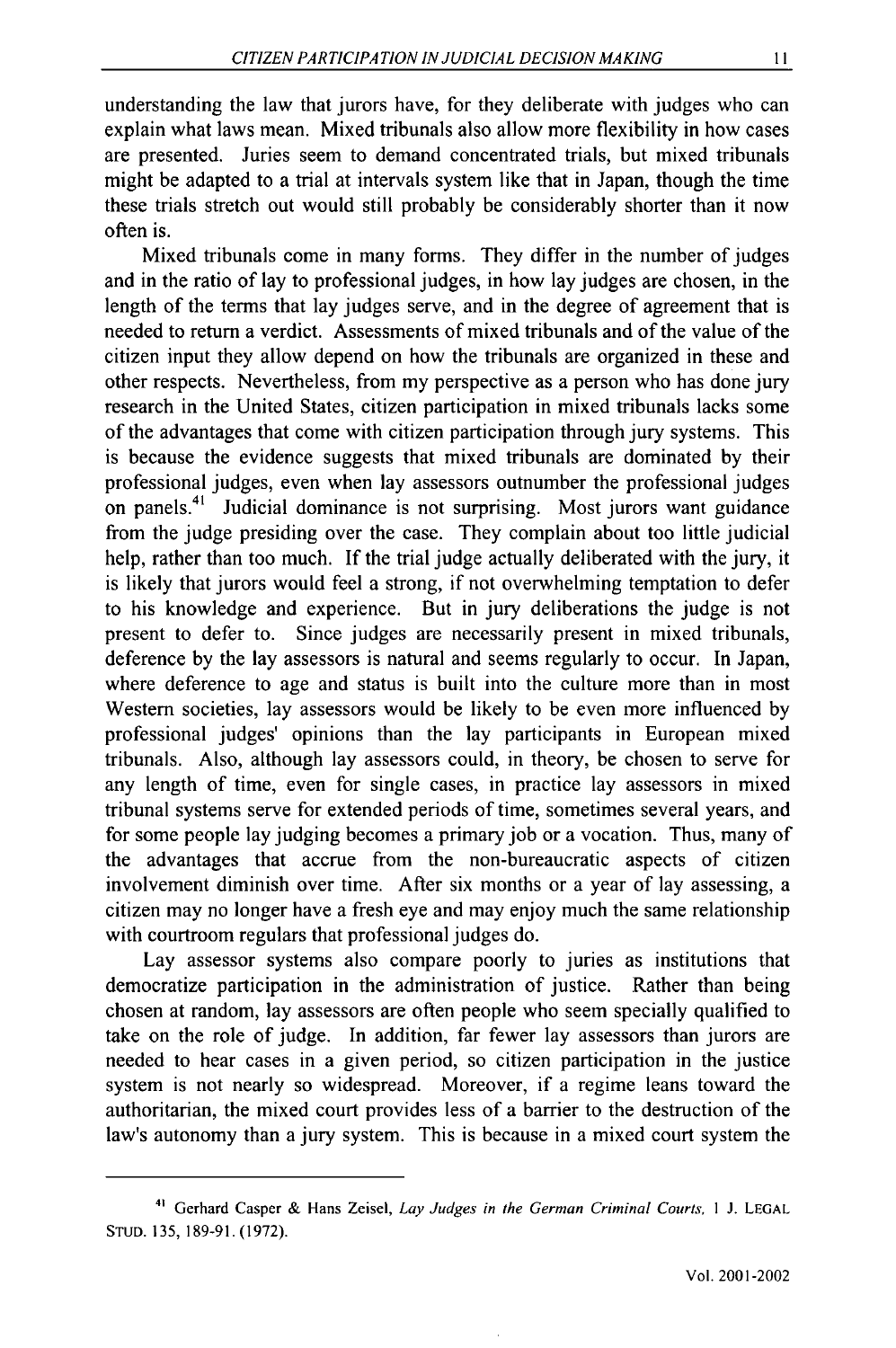regime picks who will serve as lay judges and professional judges are present in the deliberations to make the party line clear and intimidate those who would make anti-state arguments.

The argument that defenders of mixed tribunals and professional judges often see as their strongest is that both mixed tribunals and purely judicial tribunals give reasons for their decisions while juries do not. This argument is weak if not specious. First, the reasons mixed tribunals or judges advance may not disclose the motivation of the verdict. The professional judges who write these opinions know how to provide an adequate legal bases for a decision regardless of what actually motivated it. No German judge, for example, is going to write that she decided to convict a Turkish defendant because she is biased against Turks or because the people won't stand for an acquittal or because she didn't understand the evidence. Indeed, in some countries with mixed tribunals, judges write up the reasons that support verdicts they disagreed with. Here the temptation to list reasons that will lead an appellate court to reverse can be overwhelming.<sup>42</sup>

The argument from reason-giving also ignores the fact that the formal reasons for a jury's decision are almost always discemable from the instructions and the jury's verdict. The instructions describe for the jury what they must find to convict a defendant or decide for a civil plaintiff. Hence if a jury reaches a particular verdict, the court knows the facts it must, as a matter of law, have found. If some facts have been the subject of conflicting testimony, the court knows which testimony must have been believed. If this is not enough, juries may be given elaborate verdict forms to answer so that their findings may be known in detail, or they may even, as in the Spanish system, be asked to provide reasons.43 Of course, a jury's verdict may disguise impermissible motives, and it may be that an observer would be mistaken to think a jury convicted because the witnesses who testified to the defendant's guilt seemed credible rather than because the jury was biased against the defendant. However, the misunderstanding would be the same if a judge or mixed tribunal reached the same verdict for the same impermissible reason, since a judge explaining her verdict would surely indicate that the elements of the crime had been established rather than that she was biased against the defendant.

If Japan chooses to involve ordinary citizens as decision makers in the administration of justice, the temptation to move to a system of mixed tribunals and not a jury system will be strong, since the mixed tribunal is a far smaller step and one less disruptive of current procedures than a move to a jury system. But if Japan chooses the timid option, it will be out of step with developments around the world, where countries like Spain and Russia, which once had and then

**<sup>42</sup>** At the Japanese conference, one European judge who sat on mixed tribunals noted that in the rare case where judges were out-voted by the panel's lay assessors, this might happen.

**<sup>43</sup>** Stephen C. Thaman, Europe's New Jury Systems: The Cases of Spain and Russia, WORLD **JURY** SYSTEMS 319-351 (N. Vidmar Ed. 2000)(Professor Thaman points out that the reasons given are often not very elaborate (e.g. believed certain witnesses) but even such reasons may honestly describe what determined the verdict. Indeed, deciding which witnesses to credit is the fundamental task the law assigns juries.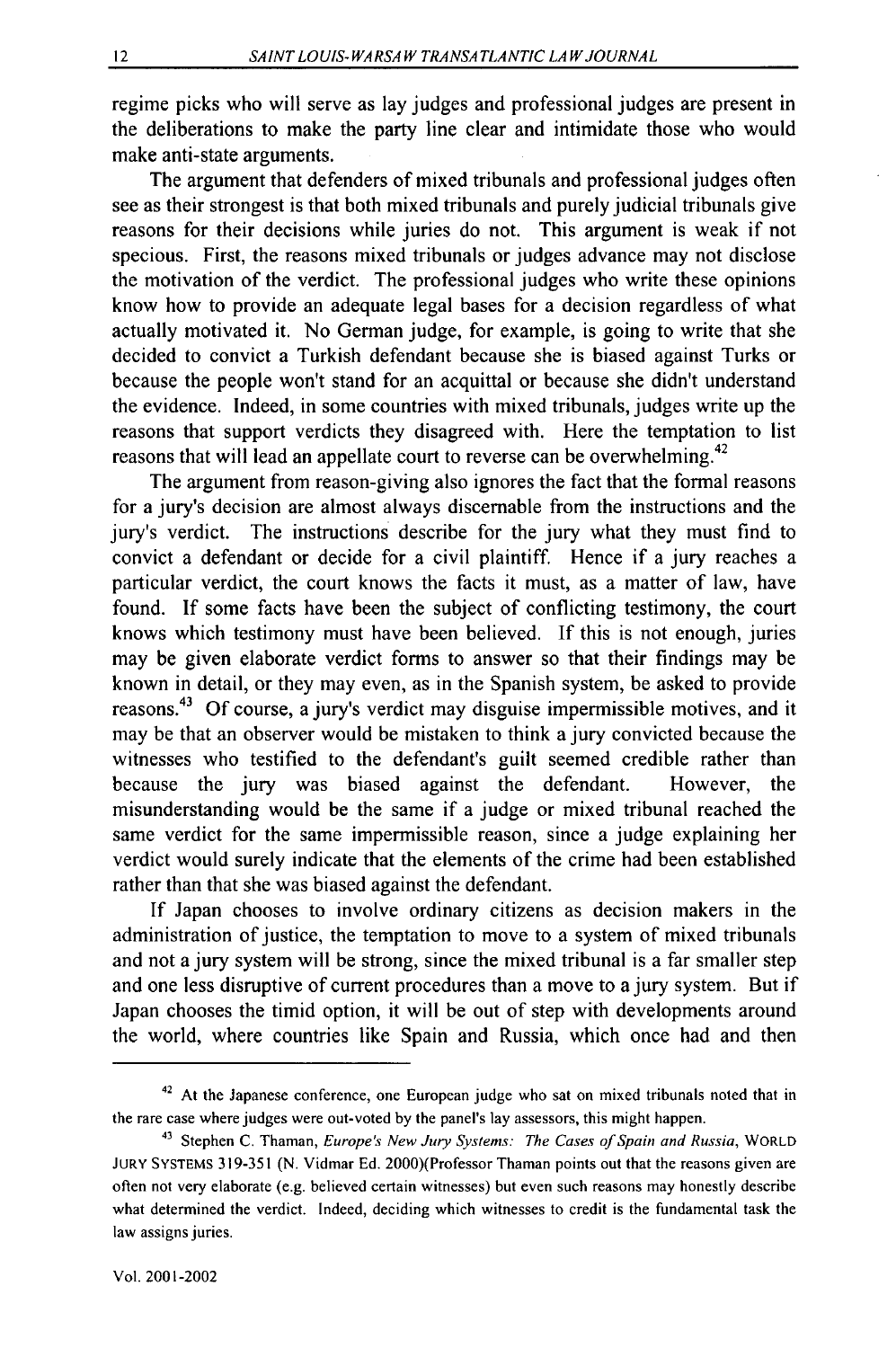abolished jury systems, are reinstating them, sometimes replacing the jurisdiction of mixed tribunals. Yet more importantly, if Japan moves to a system of mixed tribunals, it will not secure most of the gains that a move to a jury system will bring, particularly with respect to criminal procedure.

I am an outsider and hesitate to judge a country I don't know well, but it appears from where I stand in the United States that Japanese democracy is robust enough and its citizens civic minded enough to make a success of the jury system. The mixed tribunal system is a compromise. If Japan wants the reality of meaningful citizen participation rather than just the appearance of citizen involvement, I believe it should opt for a jury system.<sup>44</sup>

There are, however, some benefits that the Japanese people should not expect from a move to either a jury system or a system of mixed tribunals. The movement in Japan to involve ordinary citizens in deciding legal cases received, I have been told, great momentum from several cases in which judges convicted men and sentenced them to death for murders the men did not commit. Indeed, at the conference at which this paper was presented, one of these men who had been wrongfully imprisoned appeared and expressed his conviction that if his case had been tried to a jury the injustice he experienced would not have happened. He may well have been wrong. Avoiding mistaken verdicts is not guaranteed by greater citizen participation in the administration of justice. All humans and human institutions make mistakes. A jury might well have decided this man's case just as the judges who heard it did, and the citizen judges on a mixed tribunal would very likely have endorsed the professional judges'judgment. And even if a jury would have decided this man's case correctly, there would be other cases where a jury would be mistaken when a judge or a mixed tribunal would have decided correctly. The case for greater citizen involvement in the administration of justice in general and for involvement through a jury system in particular does

**<sup>,</sup>** *See* Lempert, *A Jury for Japan?, supra* note **1.** (I suggested that Japan should move toward a jury system in an experimental, incremental fashion. **I** still believe this because there is no way to be certain in advance, how a jury system would operate in Japan. My suggestion for the Japanese judiciary, which is resistant to a jury system, and to Japanese reformers, who are not, is that for a period of several years Japan try out an advisory jury system. Attorneys who are willing would have their cases tried to a judge and advisory jury. The incentive to participate would be the promise of case resolution in a far shorter time than now is often the case. Judges would, as they do now, decide the cases. However, before the judge announced his decision in a case, the jury would deliberate and reach a verdict. The judge could then meet with the jury and have the jurors explain their reasons for their decision before announcing his own verdict. In this way, without introducing a binding jury, judges and others could evaluate the quality of jury justice and explore problems that might exist were a jury system formally adopted. One might also have judges hear some cases with lay assessors so that the jury and mixed tribunal systems can be compared. I recognize the "experiment" I propose is not an easy one to implement because it would require that agreement be reached or a set of procedures for discovering evidence and for presenting evidence to the jury. Also jury instructions would have to be written. But these difficulties are not insurmountable. In recent years Russia and Spain have adopted jury systems, while in the United States there is considerable experience with arbitration and other ADR tribunals in which private actors have written workable rules setting forth procedures and defining admissible evidence).